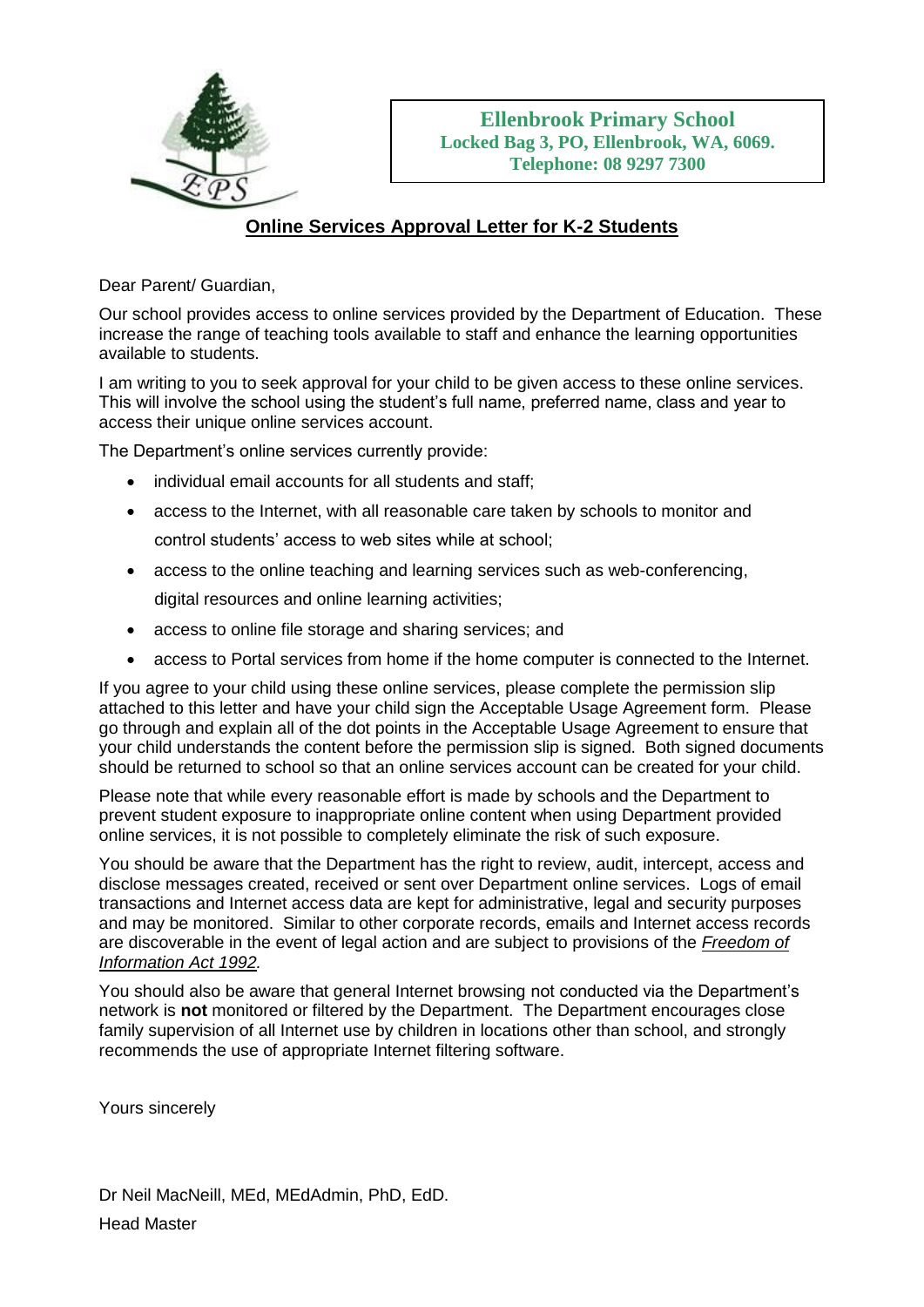

**Ellenbrook Primary School Locked Bag 3, PO, Ellenbrook, WA, 6069. Telephone: 08 9297 7300**

## **Online Rules Agreement for K-2 Students**

## **Online Rules**

I agree to follow the online rules set out below when I use the Department provided online services:

- I will ask the teacher first before using the school computer or tablet.
- I will not give my password out to others.
- I will not let other people logon and/or use my account without checking with the teacher first.
- I will tell the teacher if I think someone is using my online account.
- I will tell the teacher if I see anything that makes me feel uncomfortable or that I know I should not access or view at school.
- I will only use material from the Internet if I have asked the teacher.
- If I download material or pictures from the Internet I will say where it comes from.
- I will not give out my name, phone number, address, name of the school, photographs or other details about myself or others when online without checking with the teacher first.
- I will take care when using the computer equipment and will not change the computer settings.
- I will not use the school computers to be mean, rude or unkind about other people.

I understand that:

- If I use the Internet or my online account in a way that I should not, then I may not be able to use these in the future.
- I may be liable for misuse of the computer and the police may be contacted.

I agree to abide by the *Acceptable Usage Agreement* for school students.

I understand that if I am given an online services account and break any of the rules in the agreement that the principal may take disciplinary action in accordance with the Department's *Behaviour Management in Schools* policy.

| Name of student:                     |       |  |
|--------------------------------------|-------|--|
| <b>Signature of student:</b>         | Date: |  |
| (and/or parent / responsible person) |       |  |
|                                      |       |  |

Office use only: Date processed: / / Processed by (initials):